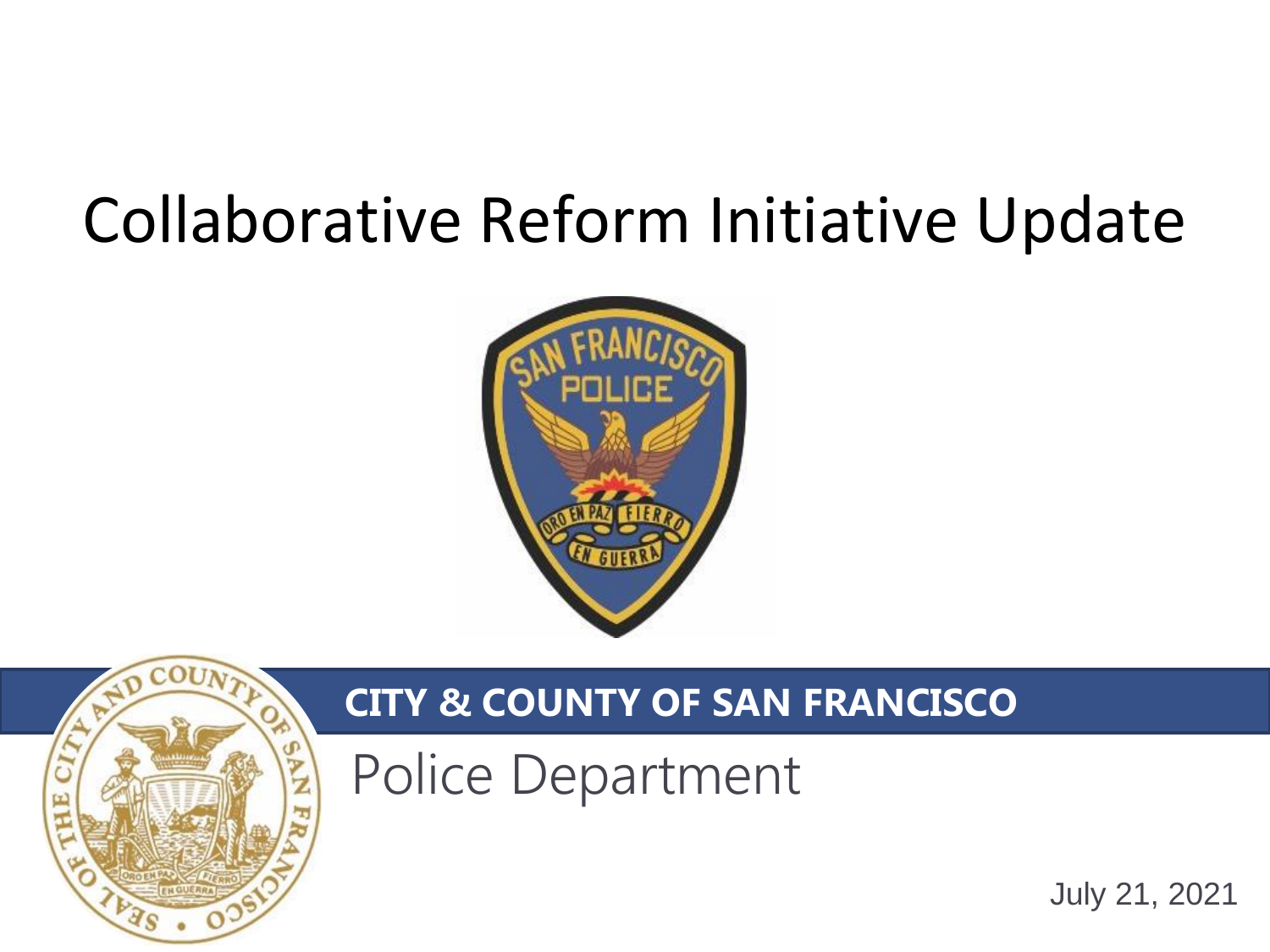### **Collaborative Reform Initiative: Overview**



**Terms Definitions**

| In Progress                       | SFPD is actively working on the<br>recommendation<br>Submitted recommendation<br>and returned to SFPD for more<br>information. |  |  |  |  |
|-----------------------------------|--------------------------------------------------------------------------------------------------------------------------------|--|--|--|--|
| <b>Request for</b><br>Information |                                                                                                                                |  |  |  |  |
| External<br><b>Review</b>         | Recommendation submitted to<br>Hillard Heintze for review.                                                                     |  |  |  |  |
| <b>External</b><br>Validation     | Recommendation submitted to<br>CAL DOJ for review.                                                                             |  |  |  |  |
| Substantial                       | Recommendations determined                                                                                                     |  |  |  |  |

to meet compliance measures.

Graph is as of 7/14/21

**Compliance**

| Monthly Progress Summary - June 9 - July 14, 2021                       |      |  |  |  |  |
|-------------------------------------------------------------------------|------|--|--|--|--|
| <b>Moved to Substantial Compliance</b><br>(detail in subsequent slides) |      |  |  |  |  |
| May                                                                     | June |  |  |  |  |
| 11                                                                      | 6    |  |  |  |  |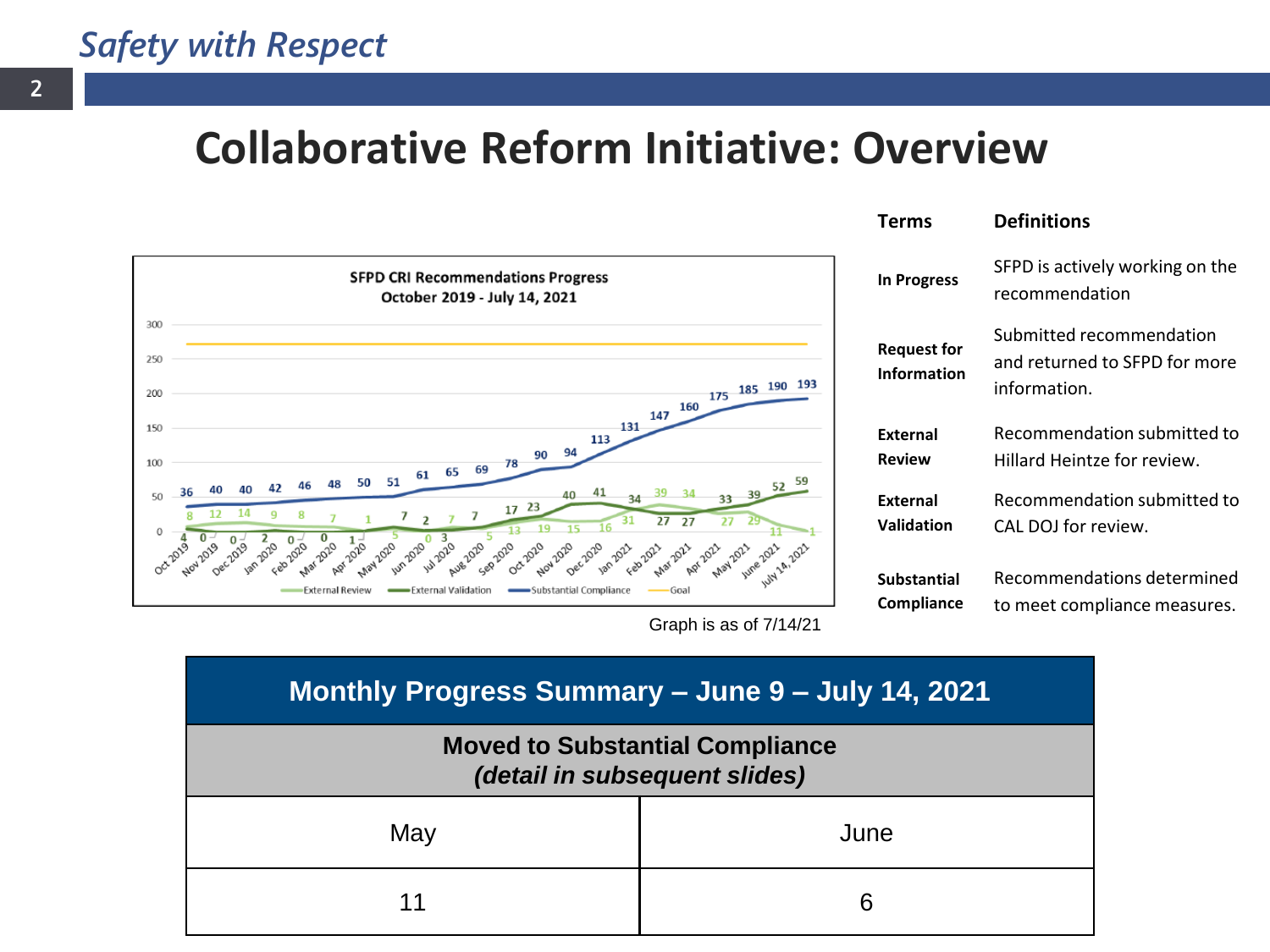### **Collaborative Reform Initiative: Currently In Review**

**(as of 7/14/21)**

| <b>External Review</b> |             |                       |                                         | <b>External Validation</b>           |                 |             |                       |                |                                      |
|------------------------|-------------|-----------------------|-----------------------------------------|--------------------------------------|-----------------|-------------|-----------------------|----------------|--------------------------------------|
| <b>Hillard Heintze</b> |             |                       | <b>California Department of Justice</b> |                                      |                 |             |                       |                |                                      |
| <b>Total: 1</b>        |             |                       | Total: 59                               |                                      |                 |             |                       |                |                                      |
| Use of<br>Force        | <b>Bias</b> | Community<br>Policing | Accountability                          | Recruitment<br>Hiring &<br>Retention | Use of<br>Force | <b>Bias</b> | Community<br>Policing | Accountability | Recruitment<br>Hiring &<br>Retention |
| $\overline{0}$         |             | $\mathbf 0$           | $\mathbf 0$                             | $\overline{0}$                       | 7               | 23          | 12                    | 8              | 9                                    |

Substantial Compliance: 193 External Review/Validation: 60

Total complete: 253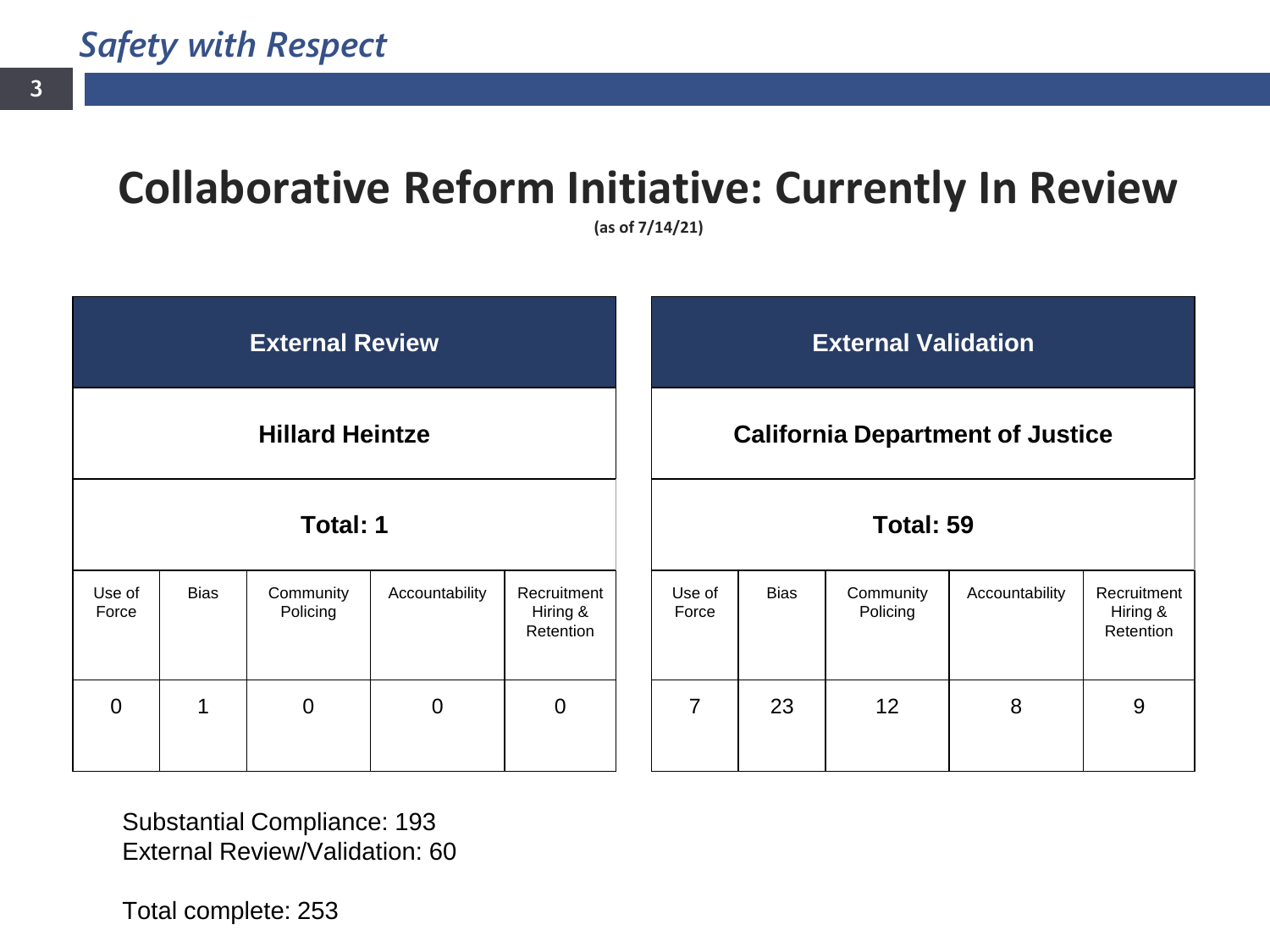Accountability || 3

## Current Status

0



**Total Recommendations: 272**

(As of 7/14/21) Remaining Phase 3 In Progress: 3 Remaining RFI's : 0 Phase 3 plus : 16

Substantial Compliant: 193 External Review (Hillard Heintze): 28 External Validation (CalDOJ): 38

| <b>Phase 3 Plus</b>       |   |  |  |  |  |
|---------------------------|---|--|--|--|--|
| Use of Force              |   |  |  |  |  |
| <b>Community Policing</b> | 5 |  |  |  |  |
| Accountability            |   |  |  |  |  |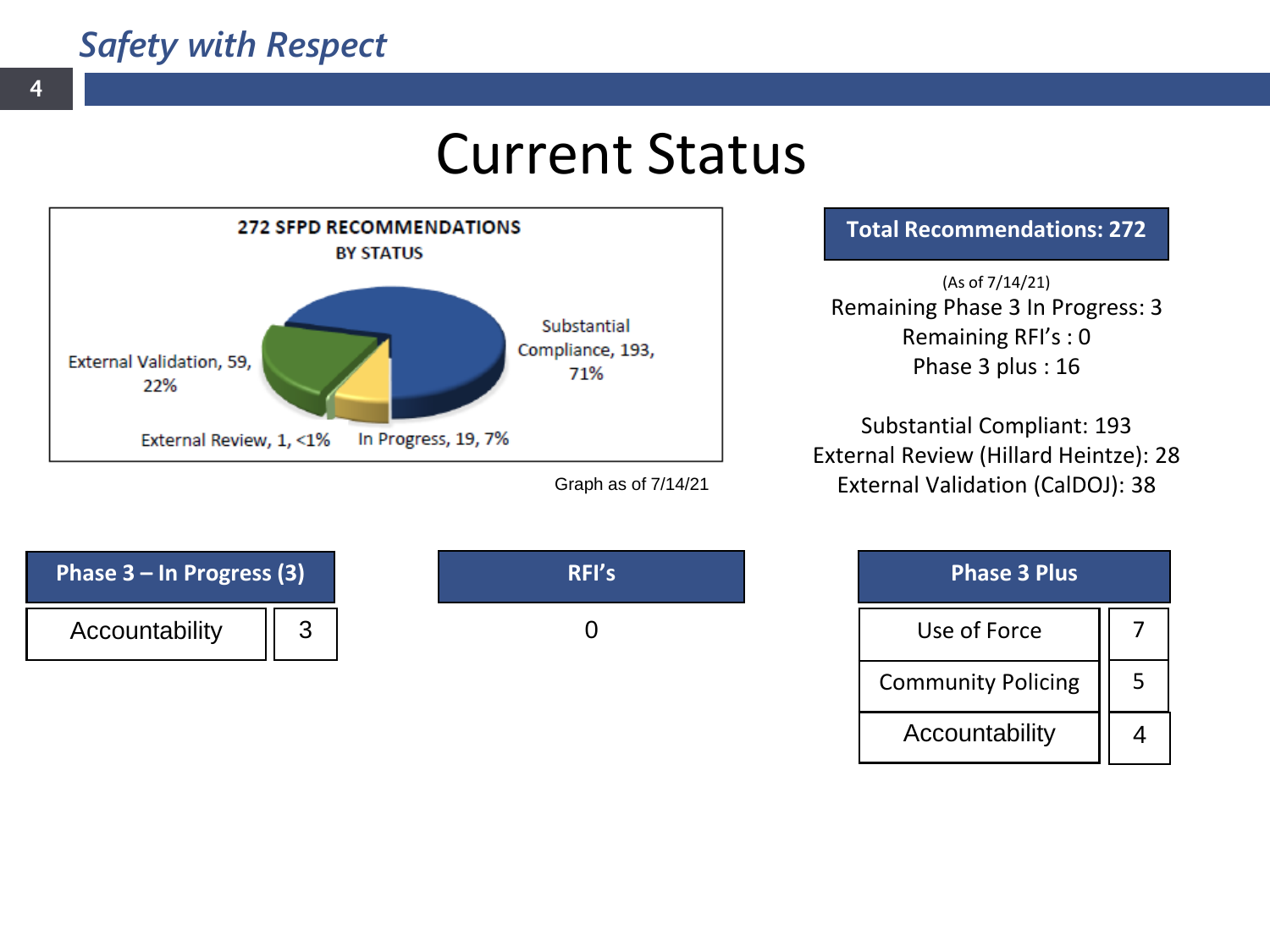## Use of Force



#### **Monthly update:**

**7** recommendations are in external review/external validation:

(4.1 / 6.1 / 8.3 / 11.1 / 11.3 / 18.2 / 18.3)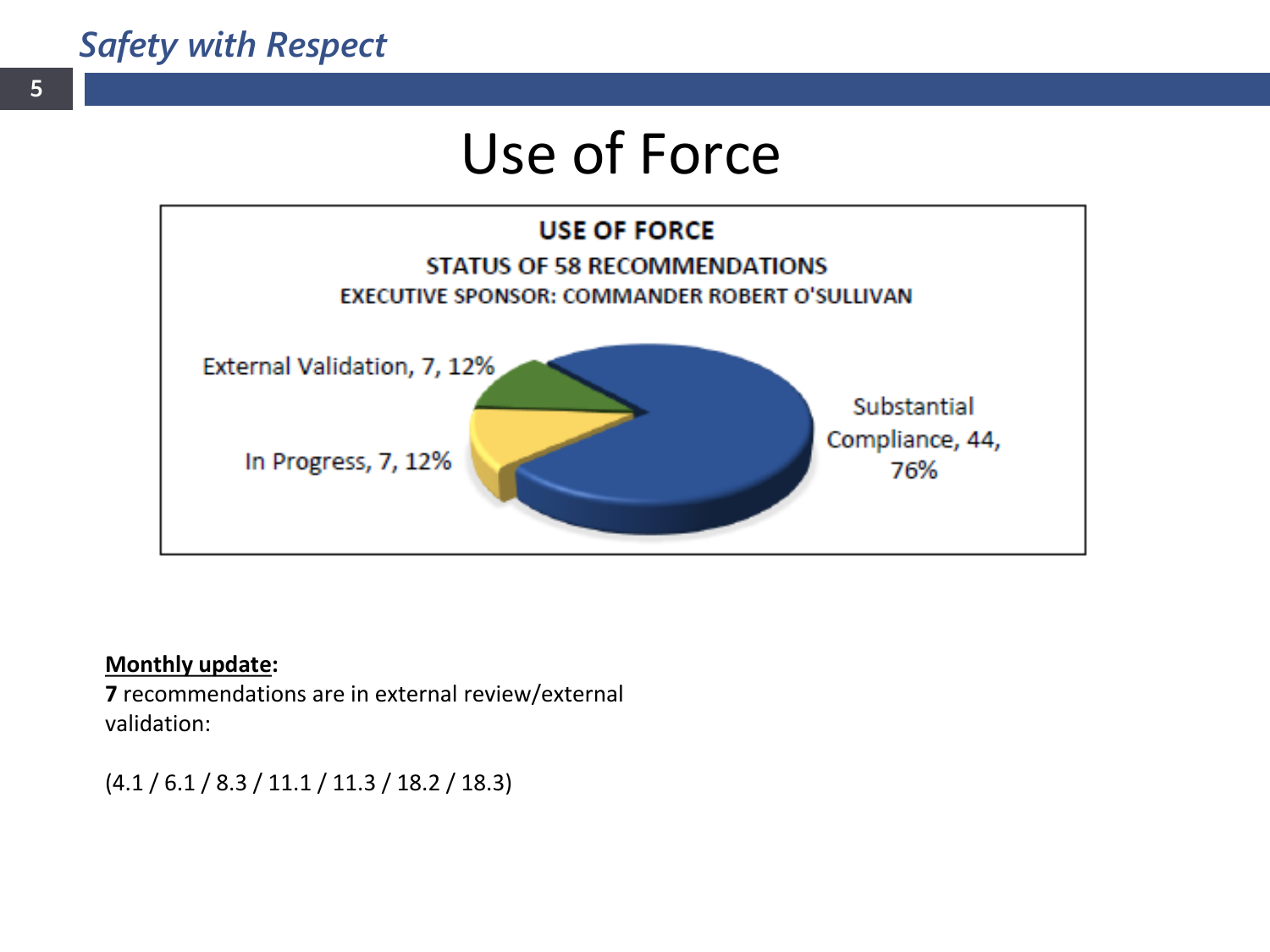## Bias



#### **Monthly update:**

**24** recommendations are in external review/external validation: (25.2 / 25.3 / 25.4 / 26.1 / 27.4 / 27.6 / 28.1 / 28.2 / 28.4 / 28.5 / 29.1 / 29.2 / 29.3 / 30.1 / 30.2 / 30.3 / 30.4 / 30.5 / 31.1 / 32.1 / 32.2 / 35.3 / 37.1 / 37.2)

#### **3 Achieved Substantial Compliance:**

27.1 / 27.2 / 27.3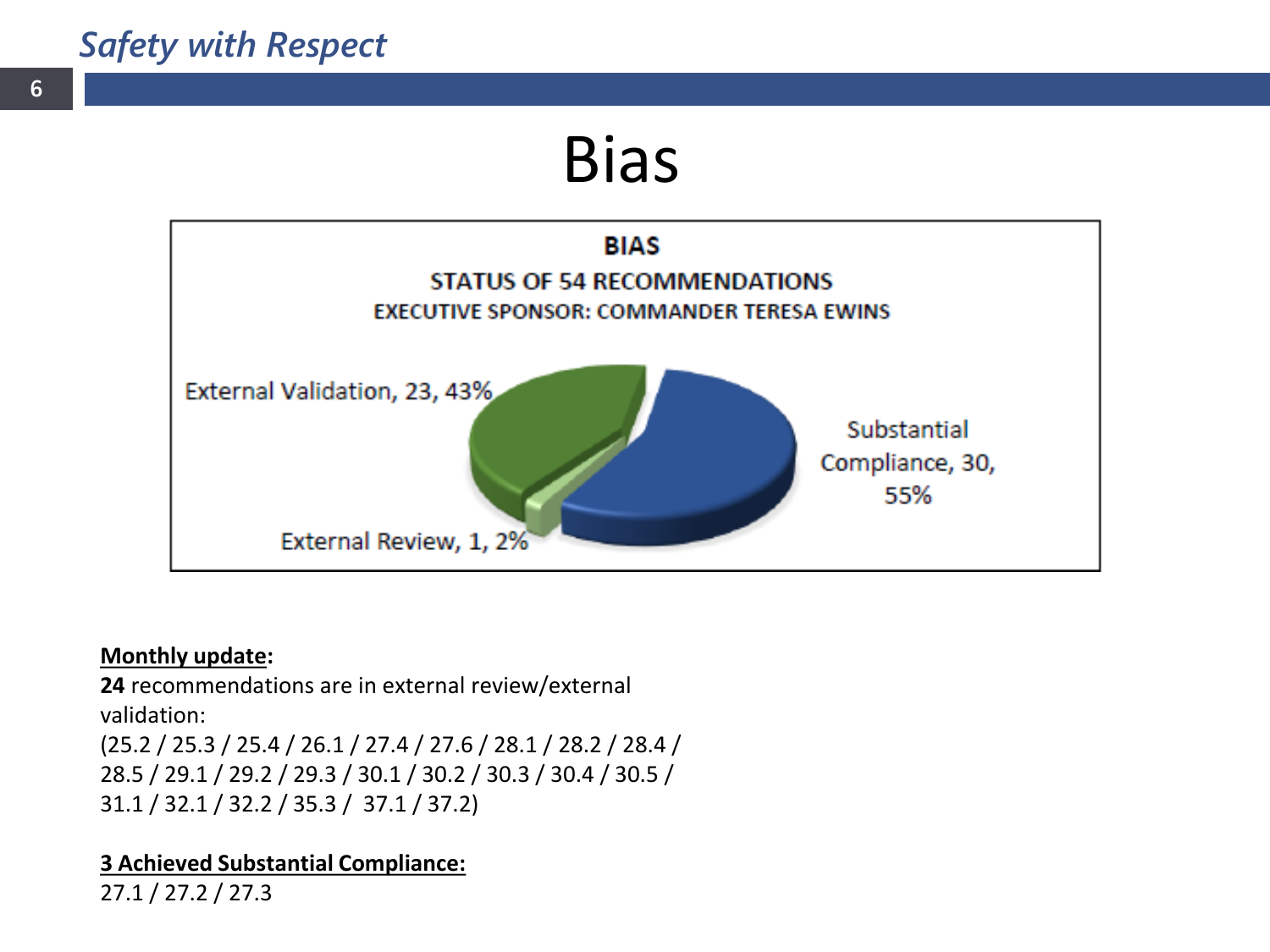# Community Policing



#### **Monthly update:**

**12** recommendations are in external review/external validation: (39.2 / 39.3 / 39.4 / 40.6 / 40.8 / 42.1 / 43.4 / 44.4 / 45.1 / 46.1 / 46.2 / 46.3 )

#### **4 Achieved Substantial Compliance:**

42.3 / 47.1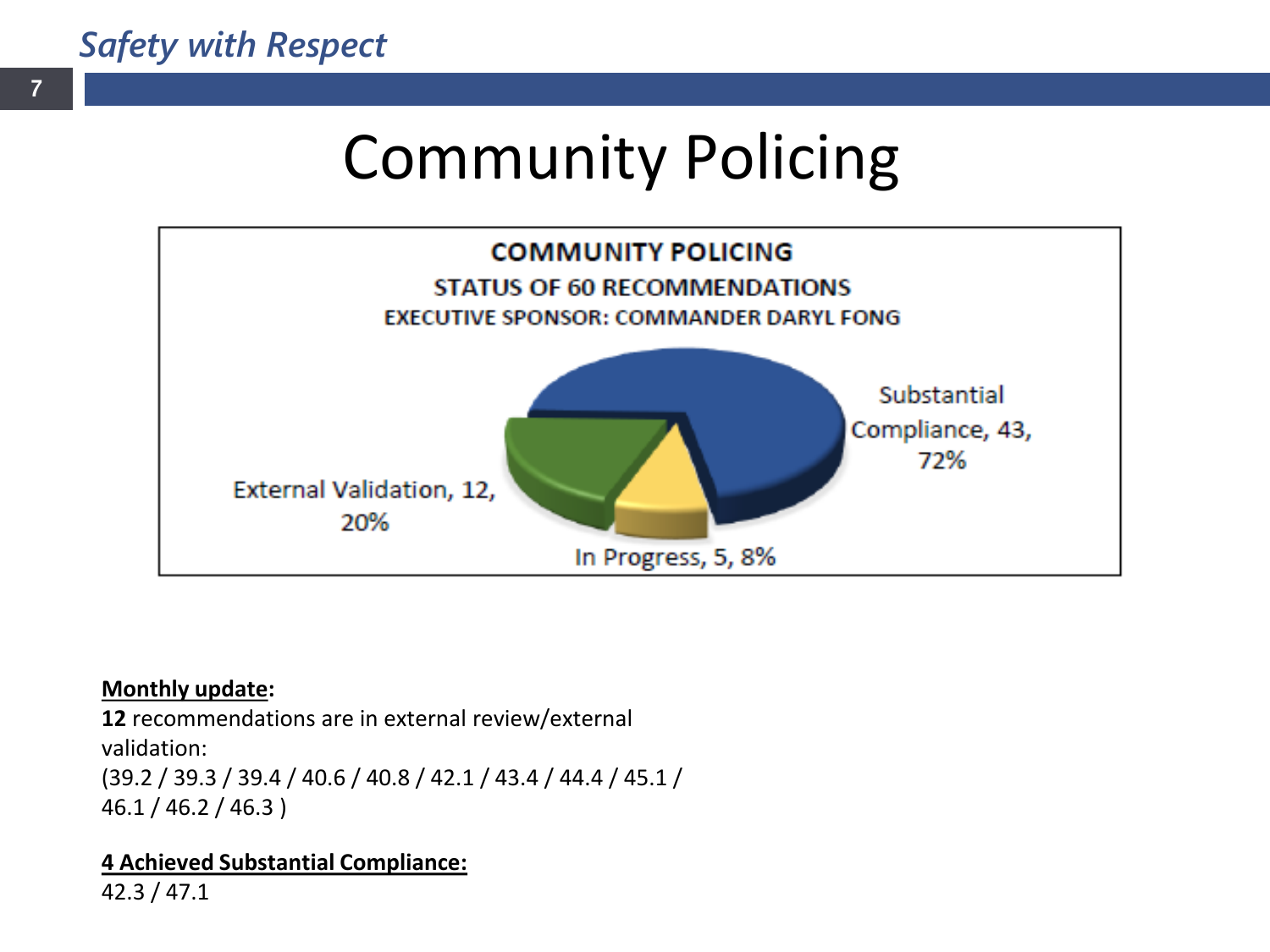## Accountability



#### **Monthly update:**

**8** recommendations are in external review/external validation:

(55.1 / 67.2 / 68.3 / 69.1 / 77.2 / 80.1 / 80.2 / 80.3)

#### **5 Achieved Substatnical Compliance:**

67.1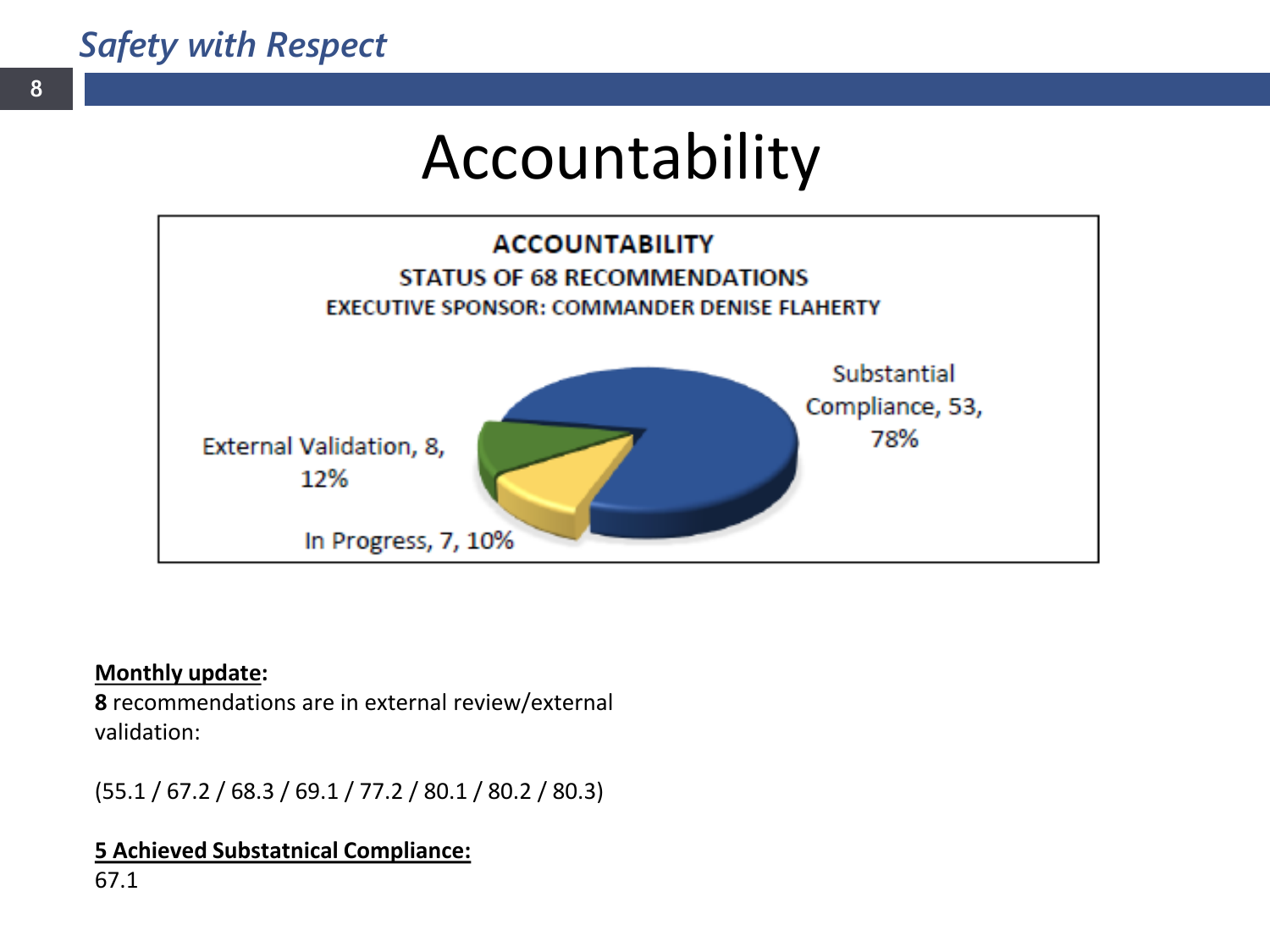# Recruitment, Hiring & Retention



#### **Monthly update:**

**9** recommendations are in external review/external validation:

(81.3 / 85.1 / 88.4 / 89.1 / 90.2 / 91.1 / 91.2 / 91.3 / 93.1)